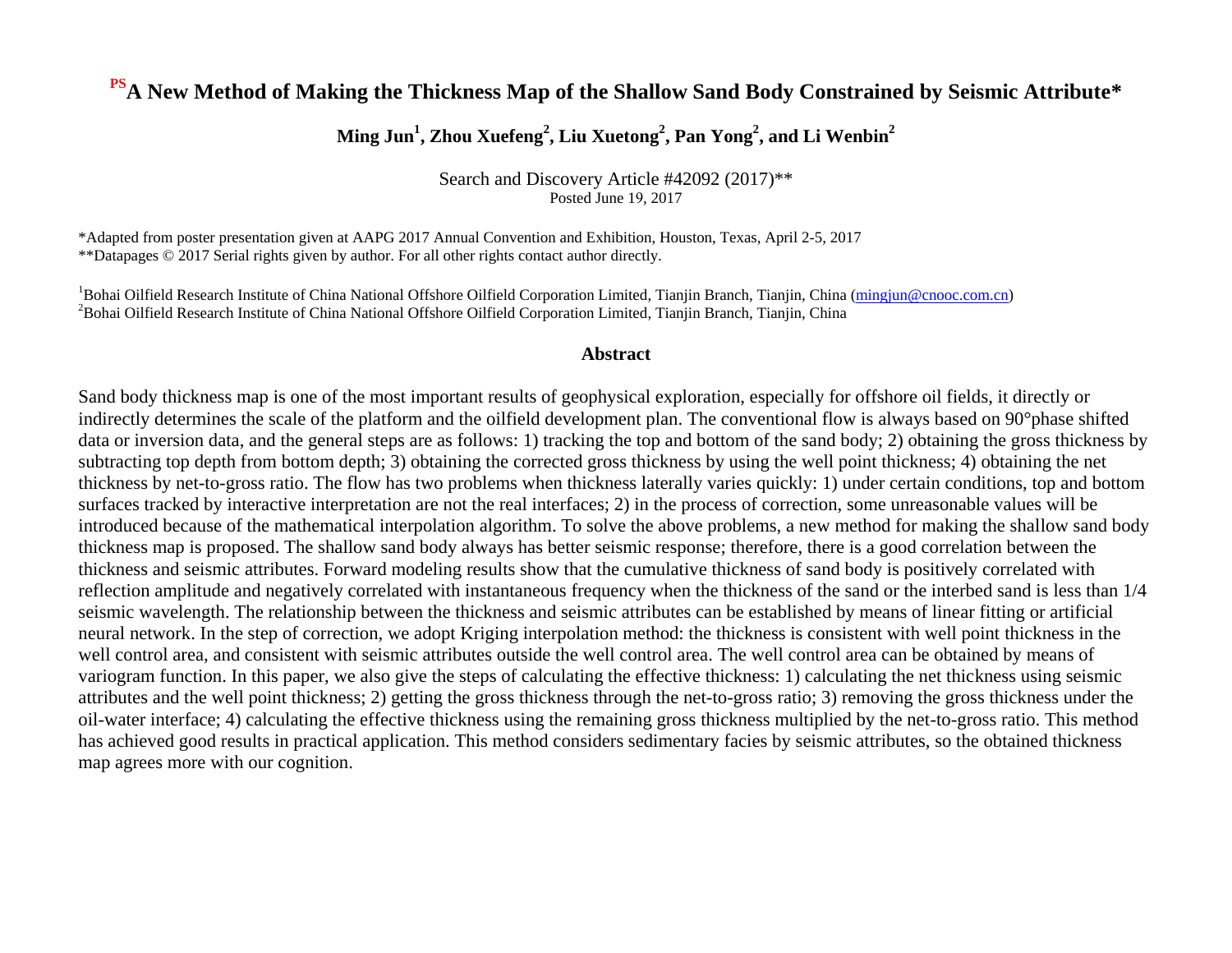## 1. Methods and principles

## 1.1 Forward modeling analysis of single sand body model

Fig.1 Analysis of amplitude and instantaneous frequency of a single wedge sand body (a) geologic model; (b) synthetic seismogram; (c) the curve of reflection amplitude and instantanous frequency;

As can be seen from Fig.1, when the thickness is less than 1/4 wavelength, the thickness is positively correlated with the amplitude, which is negatively correlated with the instantaneous frequency.

## 1.2 Forward modeling of thin interbed sand body model

 (c) the relationship between the reflection amplitude and the thickness; (d) the relationship between the instantaneous frequency and sand body thickness;



It can be seen there is a positive correlation between the cumulative thickness and the amplitude, which is negatively correlated with the frequency.

> (c) the relationship between the reflection amplitude and the thickness; (d) the relationship between the instantaneous frequency and sand body thickness;

Abstract: Sand body thickness map is one of the most important results of geophysical exploration, especially for offshore oil fields, it effects the scale of platform and the oilfield development plan. The conventional process is always based on 90° phase shifted data or inversion data and generally with the following steps: (1) Tracing the top and bottom surfaces; (2) Obtaining the gross thickness by subtracting top depth from bottom depth; (3) Obtaining the corrected gross thickness by well point thickness correction; (4) Obtaining the net thickness by net to gross ration correction. This process becomes powerless when the thickness laterally varies quickly, and mainly has two problems: (1) Under certain circumstances, top and bottom surfaces traced by interpretation are not the real top and bottom surfaces. (2) In correction process, unreasonable values will be introduced because of the mathematical algorithm, we called this phenomenon "seesaw effect".





# A new method of making the thickness map of the shallow sand body constrained by seismic attribute

Ming Jun, Zhou Xuefeng, Liu Xuetong, Pan Yong, Li Wenbin (Bohai Oilfield Research Institute of China National Offshore Oilfield Corporation Limited - Tianjin, China)



In order to solve above problems, this paper proposes a new method to map thickness for shallow sand bodies. The shallow sand bodies always have better seismic responses, then the thickness will correlate closely with the seismic attributes. Forward modeling shows the thickness has positive correlation with seismic amplitude attribute and negative correlation with instantaneous frequency attribute, when the thickness of the sand or the interbed sand is less than 1/4 wavelength. Then we can construct the relationship between thickness and seismic attributes by linear fitting or artificial neural networks, and calculate the thickness with seismic attributes. In the correcting process we adopt Kriging interpolation method to ensure that the thickness in the well region is consistent with well point thickness, and the thickness out of the well region the thickness is consistent with the seismic attributes. The range of the well region can be calculated by variogram function. This paper also builds the process for effective thickness : (1) Calculating the net thickness using the seismic attributes and the well point thickness; (2) Calculating the gross thickness using the net thickness divided by net to gross ratio; (3) Subtracting the gross thickness under the oil-water interface; (4) Calculating the effective thickness using the remaining gross thickness multiplied by the net to gross ratio. Practice has proved this process is effective.

This method constrained by seismic attributes considers the sand bodies in different deposition positions have different development characteristics, so the obtained thickness map is more agreed with our geological understanding.

In order to make the research more close to the actual situation, the relatively complex fluvial facies interbed sand is established, as shown in Figure 3(a). The frequent shifting of the river makes the sand bodies overlap with each other, and the combination of sandtone and mudstone varies laterally. The velocity of the sand body is 3500m/s, the mudstone velocity is 2500m/s, the single sand body thickness is about 10m, the maximum cumulative thickness of thin interbed of sand body is less than 1/4 seismic wavelength(22.5m). The forward modeling results are shown in Figure 3(b) (the source is Ricker wavelet and the dominant frequency is 39Hz). In the same way, the values of reflection amplitude and instantaneous frequency are extracted from forward data, which are compared with the cumulative thickness of sand body. The results are shown in Figure 3 (c)and (d). The minimum cumulative thickness of sand body is about 1m, and the maximum cumulative thickness is about 14m. It can be seen that there is a positive correlation between the cumulative thickness and the amplitude value, which is negatively correlated with the instantaneous frequency.

#### 1.3 Forward modeling of fluvial facies sand body model

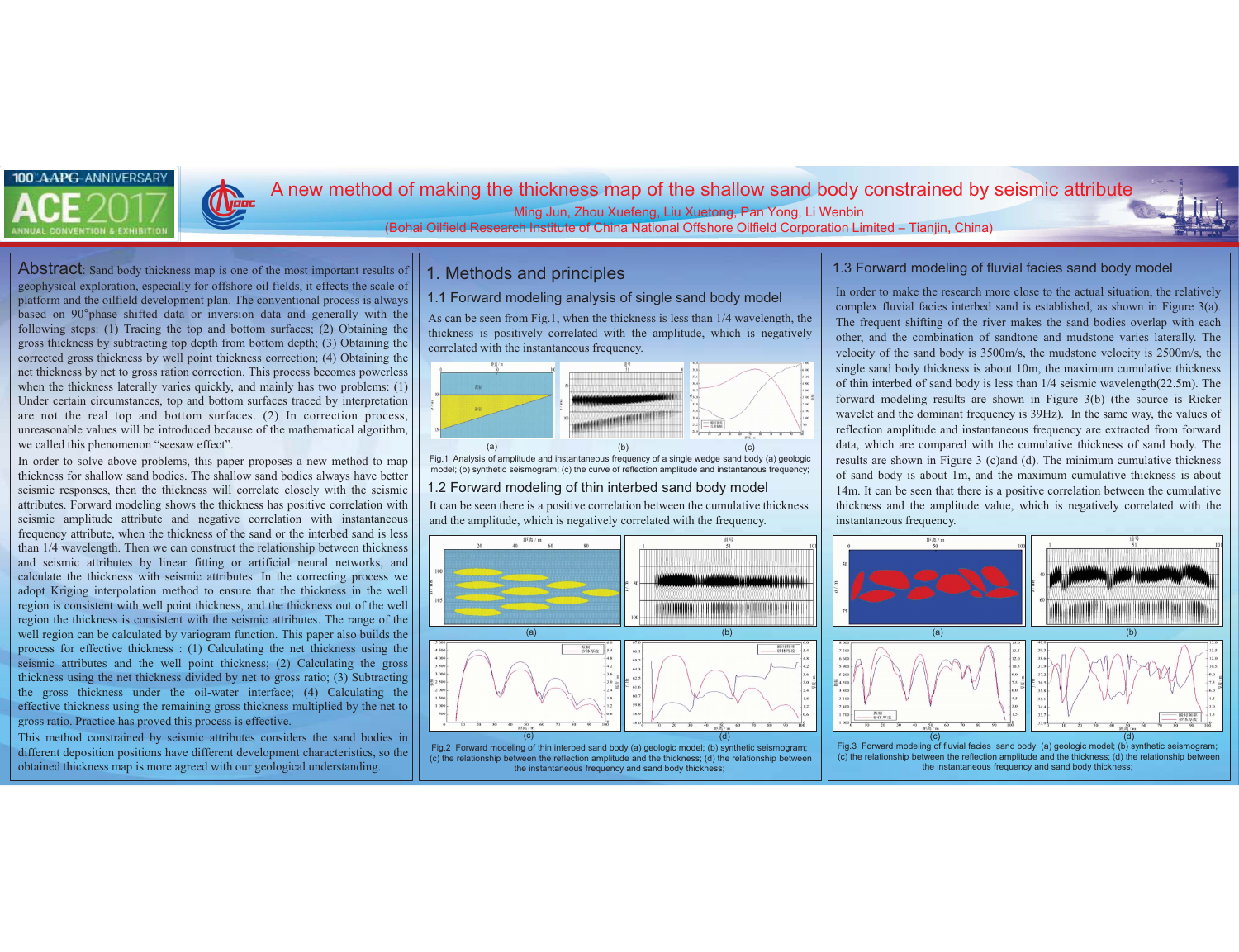## 1.4 Brief summary

Through the above forward analysis, we can draw the conclusions: for the single sand body or thin intered sand, when the cumulative thickness of sand is less than 1/4 seismic wavelength , reflection amplitude and sand body thickness is positively correlated, and the larger the sand body thickness , the stronger the reflection amplitude. The instantaneous frequency has a negative correlation with the cumulative thickness of sand body, and the smaller the cumulative thickness of sand body, the higher the instantaneous frequency.

According to above conclusions, in the case of single sand body or thin interbed sandstone, as long as the total thickness of sandstone and mudstone is less than 1/4 seismic wavelength, the thickness of sand body can be predicted by using reflection amplitude and instantaneous frequency. The thickness of sand body is less than 15m in the continental sedimentary system of meandering river and delta sedimentary system of distributed channel. So in the current seismic resolution, most of the reservoir is in the 1/4 seismic wavelength range.

## 2 The basic flow of making thickness map of sand body constrained by seismic attribute

## 2.1 The production process of net thickness map

It is not necessary to consider the oil-water contact, so the process is relatively simple. (1) The seismic attributes are extracted by using the top and bottom interfaces of the sand body; (2) Based on the LPM(GeoFrame software) module, the correlation between the seismic attributes and the net thickness of the sand body at each well point is analyzed, and the formula is obtained; (3) In the LPM module, using the fitting formula to predict the thickness of sand body; (4) In the CPS3 module, correct the well point again.



The treatment of "seesaw" effect caused by well point correction. It can be seen from Figure 4 that the thickness map of sand body which is predicted by seismic attribute is in good agreement with the seismic attribute, but the correction thickness map is not consistent with the seismic attribute. The reason is that the seesaw effect caused by error mesh because of the interpolation algorithm in the correction process.

Ideally, the thickness map is consistent with the well in the well control area, and the thickness map is consistent with the change of the property in the area where the well is not controlled. In this paper, we use the Kriging interpolation algorithm, which can provide an optimal linear unbiased estimation for the research object. It can be seen from Figure 5 that the method can be used to quickly converge when it is corrected, and there is no need to correct the area far from the well. In this way, the error correction grid can be used to ensure that the sand body thickness is well matched with in the well control area, and the sand body thickness is consistent with the change of the attribute in the area without well control.

# A new method of making the thickness map of the shallow sand body constrained by seismic attribute

#### Ming Jun, Zhou Xuefeng, Liu Xuetong, Pan Yong, Li Wenbin (Bohai Oilfield Research Institute of China National Offshore Oilfield Corporation Limited - Tianjin, China)



Fig.5 Error correction grid based on Simple 'Kriging' method

wells are involved in the correction analysis , it is bound to reduce the correction, thus affecting the accuracy of the fitting formula, then affecting reliability of predicting sand body thickness by seismic attribute. If only some wells are involved in the correction anslysis, the more accurate fitting formula can be obtained. However, the wells which are not involved in the correction analysis can not affect the error grid. Aiming at this problem, this paper puts forward the idea of "two steps".

The first step is to eliminate the abnormal wells and analyze the correlation between the remaining wells and the seismic attributes. When the degree of correction meets the requirements, an accurate fitting formula is obtained. The second step is that the correction analysis using the predicted sand body thickness and all the wells. And the Simple 'Kriging' interpolation method is used to form the error correction grid to ensure that the correction process will not affect area without well control.





On the whole, the correlation between the cumulative thickness of sand body and reflection amplitude is better than that of the instantaneous frequency.

> Through the above steps, it can ensure the reliability of sand body thickness predicted by using seismic attribute, and make all wells participate in the correction. The results obtained by the "two steps" method are in good agreement with the seismic attribute . The correction analysis between seismic attributes and petrophysical properties of well, it is inevitable that there will be some abnormal wells, which are inconsistent or even contradictory with other wells. This is also true correction analysis between seismic attribute and the thickness of the sand body. If all the

Two issues should be pay attention to : (1) When using the fitting formula to predict the sand body thicness, it is necessary to correctly handle the "seesaw" effect when the well point correction is performed(the third step ); (2) What can we do if the correlation between seismic attribute and thickness of each well point is not high. Next, the two problems are analyzed.